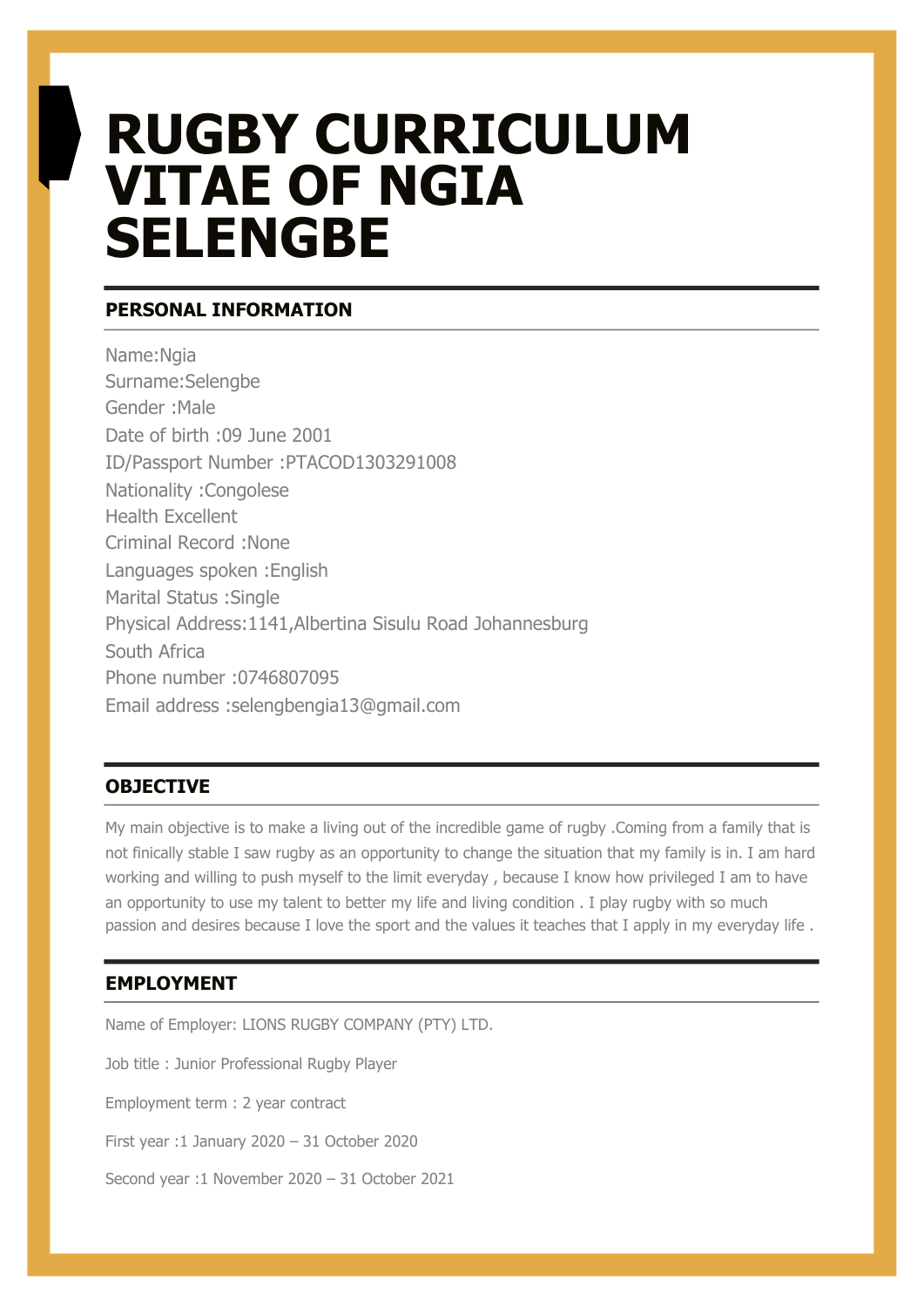#### **PHYSICAL STATS**

Primary Position: Wing Secondary Position:Centre Height:182cm Weight 90kg Body fat :6% Bronco time :4 mins 45 seconds

#### **EDUCATION**

High School :King Edward VII School

Highest grade passed :12

Subjects passed :Mathematics Literacy ,English,Business Studies, History,Afrikaans,Life Science,Life **Orientation** 

#### **AWARDS AND ACKNOWLEDGEMENTS**

2017 :U16 Presidential Lions Team 2018 :King Edward First XV Role :Wing 2018 :U18 B Golden Lions Craven Week Role :Centre 2018 :Lions High Performance Squad 2019 :King Edwards First XV Role :Centre 2019 :World Schools Innovational XV Role :Centre/Wing 2019:U18 A Golden Lions Craven Team Role :Wing 2019 :3rd Top try scorer at the Craven Week (4 tries)